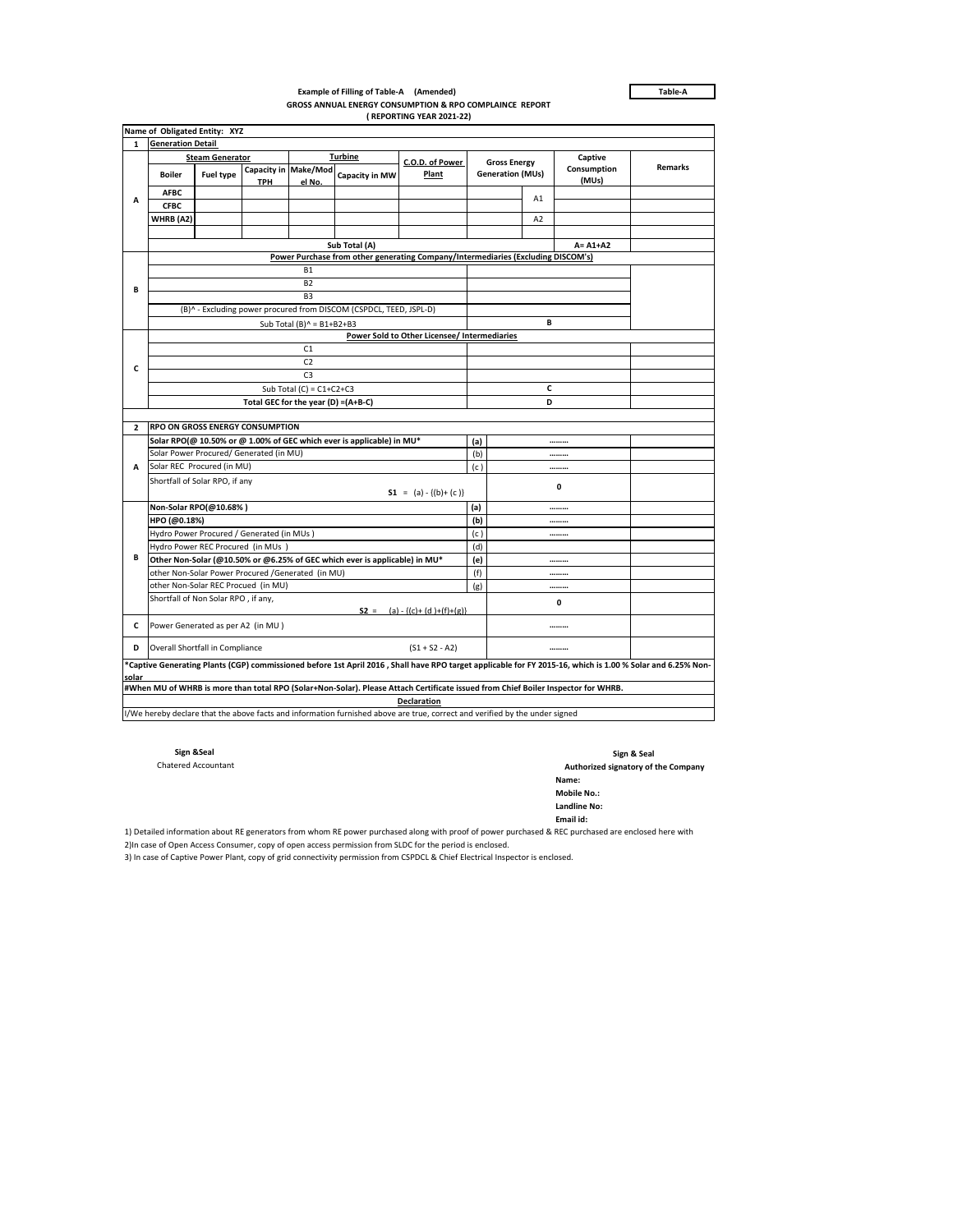## **RPO Compliance Details for the Financial Year 2021-22**

**NAME OF Entity :-**

| Months of<br>2021-22 | <b>Consumption/D</b><br>istribution<br>(in MU) | Solar                           |                                         |                               |                    | Non-Solar                           |                            |                                               |                                                      |                                                 |                                             |                        |        |
|----------------------|------------------------------------------------|---------------------------------|-----------------------------------------|-------------------------------|--------------------|-------------------------------------|----------------------------|-----------------------------------------------|------------------------------------------------------|-------------------------------------------------|---------------------------------------------|------------------------|--------|
|                      |                                                |                                 |                                         | <b>Solar REC</b><br>Purchased | Shortfall<br>Solar | Non-Solar Obligation (10.68%)       |                            |                                               |                                                      |                                                 |                                             |                        |        |
|                      |                                                | Solar<br>Obligation<br>(10.50%) | Solar<br>Power<br>Procured/<br>Generate |                               |                    | <b>HPO</b><br>Obligation<br>(0.18%) | Hydro<br>Power<br>Procured | Hydro<br><b>Power REC</b><br><b>Purchased</b> | <b>Other Non-</b><br>Solar<br>Obligation<br>(10.50%) | <b>Other Non-</b><br>Solar<br>Power<br>Procured | other Non-<br><b>Solar REC</b><br>Purchased | Shortfall<br>Non-Solar | Remark |
|                      |                                                |                                 |                                         |                               |                    |                                     |                            |                                               |                                                      |                                                 |                                             |                        |        |
| April                |                                                |                                 |                                         |                               |                    |                                     |                            |                                               |                                                      |                                                 |                                             |                        |        |
| May                  |                                                |                                 |                                         |                               |                    |                                     |                            |                                               |                                                      |                                                 |                                             |                        |        |
| June                 |                                                |                                 |                                         |                               |                    |                                     |                            |                                               |                                                      |                                                 |                                             |                        |        |
| July                 |                                                |                                 |                                         |                               |                    |                                     |                            |                                               |                                                      |                                                 |                                             |                        |        |
| <b>August</b>        |                                                |                                 |                                         |                               |                    |                                     |                            |                                               |                                                      |                                                 |                                             |                        |        |
| September            |                                                |                                 |                                         |                               |                    |                                     |                            |                                               |                                                      |                                                 |                                             |                        |        |
| October              |                                                |                                 |                                         |                               |                    |                                     |                            |                                               |                                                      |                                                 |                                             |                        |        |
| November             |                                                |                                 |                                         |                               |                    |                                     |                            |                                               |                                                      |                                                 |                                             |                        |        |
| <b>December</b>      |                                                |                                 |                                         |                               |                    |                                     |                            |                                               |                                                      |                                                 |                                             |                        |        |
| January              |                                                |                                 |                                         |                               |                    |                                     |                            |                                               |                                                      |                                                 |                                             |                        |        |
| February             |                                                |                                 |                                         |                               |                    |                                     |                            |                                               |                                                      |                                                 |                                             |                        |        |
| March                |                                                |                                 |                                         |                               |                    |                                     |                            |                                               |                                                      |                                                 |                                             |                        |        |
| Total                |                                                |                                 |                                         |                               |                    |                                     |                            |                                               |                                                      |                                                 |                                             |                        |        |

I HEREBY CERTIFIED THAT ABOVE DATA IS TRUE AND CORRECT TO THE BEST OF MY KNOWLEDGE.

Seal & Signature of Authorised Person